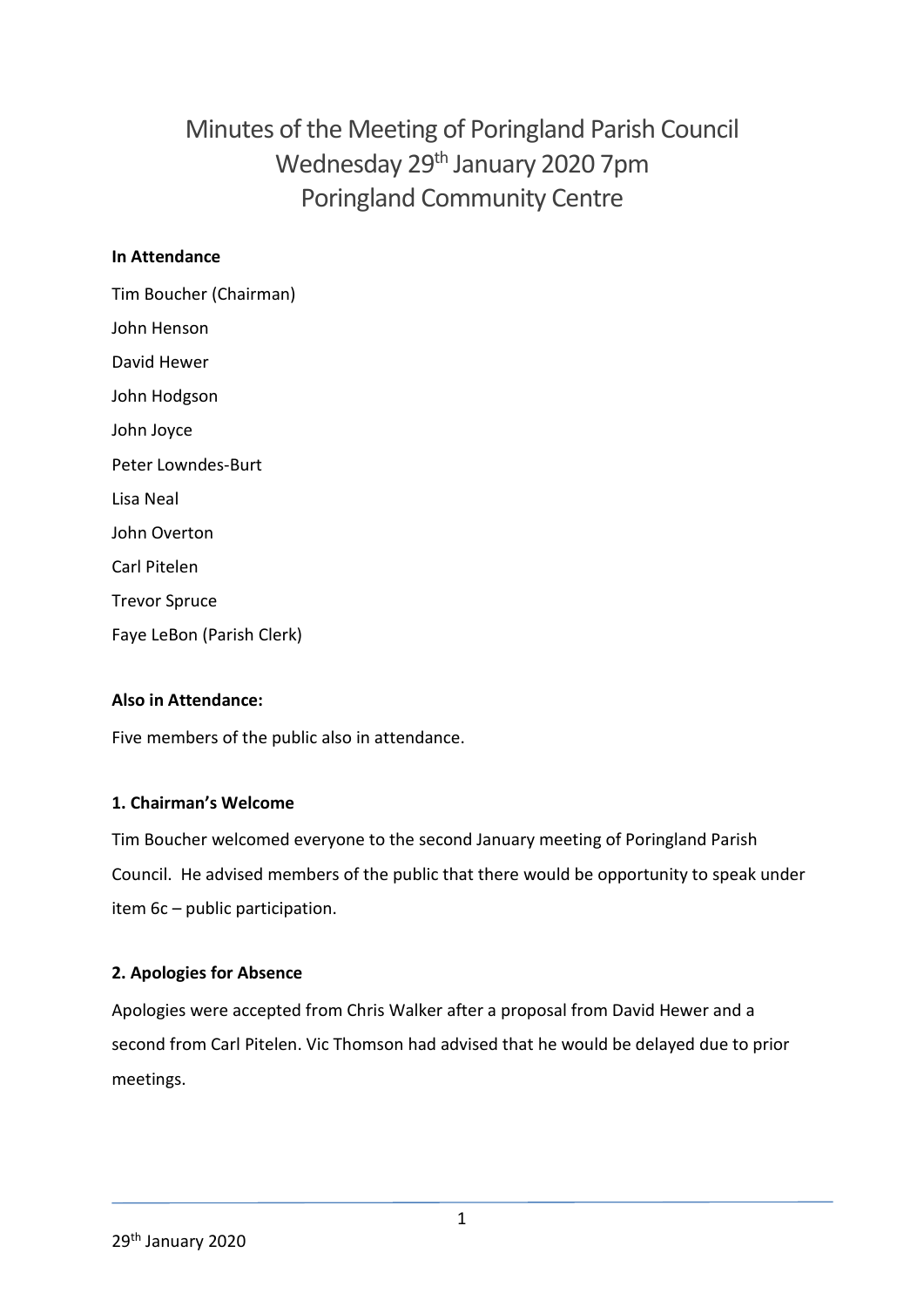#### **3. Declarations of Interest and Applications for Dispensation**

Trevor Spruce disclosed an interest in item 9 (b)ii) – accounts for payment. Lisa Neal declared an interest in item 7, as a member of South Norfolk Council's planning committee.

### **4. Minutes of the Meeting Held on 8 th January 2020**

The minutes of the meeting held on 8<sup>th</sup> January 2020 were **agreed** after a proposal by David Hewer and a second by Trevor Spruce.

#### **5. Matters Arising, Including Clerk's Report**

### Bus Stop at Hardley Road

The poles have been installed for the bus stop, but the flags have yet to be installed. Norfolk County Council advises that these are being manufactured and should be installed shortly

### Pond Maintenance

The extra maintenance for the pond at the community centre has been completed. Ongoing maintenance should now be easier.

# Primary School Places

Norfolk County Council is in the process of reviewing sites put forward for a prospective new school. Norfolk County Council has not yet made these sites available in the public domain.

# Funding for Permissive Pathways at High Ash Farm

The letter about the risk to permissive rights of way as a result of withdrawal of government funding has been sent to Richard Bacon MP. A response is awaited.

#### Fire Risk Assessment

The bin storage area at the community centre has been completed and the dropped kerbs installed. The pathway between the two is in the process of being completed and then the bins can be relocated.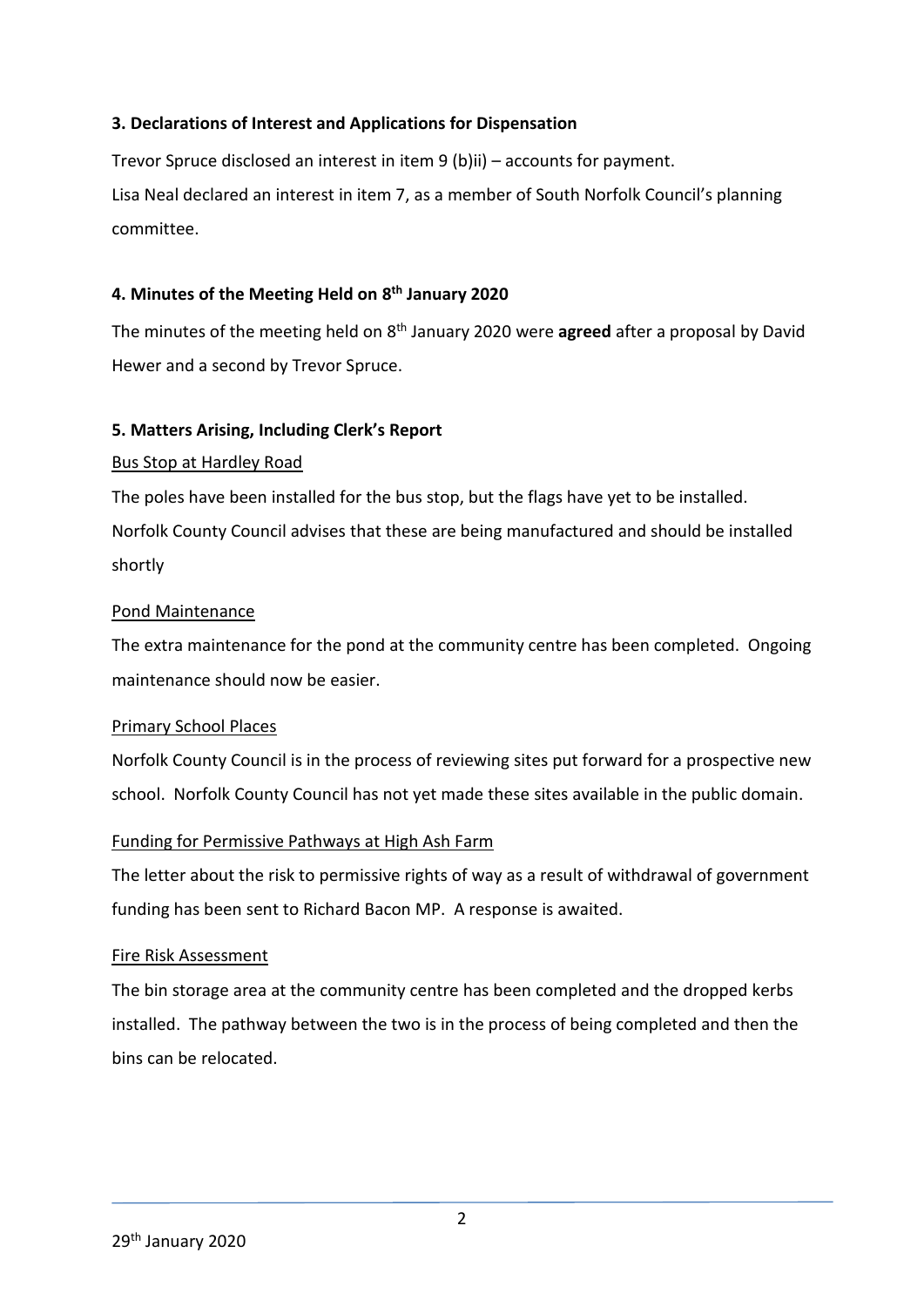#### Police Shed

The Police and Crime Commissioners Office has accepted the Parish Council's offer for the police shed. They will be sending the Parish Council an invoice, and as soon as this has been settled then the Parish Council will take ownership. The Parish Council utilising desk space in the police station will be discussed at the Police and Crime Commissioners meeting in February. In anticipation of a positive response, a vetting form has been sent for the clerk to complete. It was agreed to pay the £120 vetting fees when the Police and Crime Commissioner has agreed for the Parish Council to use the office space.

#### Telephone Box

Men's Shed is now in possession of all the relevant materials for the refurbishment of the telephone box. This will be completed when resources allow.

#### Insurance Claim

The insurance company has now settled the claim for the heras fencing, completing this project.

#### Cyber Security

The new email addresses for each councillor have been set up, the Clerk is to add these to each gmail account. The website is on the existing domain for the time being, with a pointer from the new domain name to the existing site.

#### A146/B1332 Stacking Survey

The survey has now been updated in line with the requests made at the last meeting and is ready to be updated into an electronic format.

#### Grit Bins

Norfolk County Council has been consulted on the best location for grit bins on Bricklewood Avenue and Mentmore Way. Once this is agreed, the bins will be ordered.

#### Pocket Parks Grant

South Norfolk Council has been advised of the Parish Council's support over the improvements to Poringland Woods. South Norfolk Council will contact the Parish Council when a response has been received about the grant, to see what support the Parish Council can facilitate.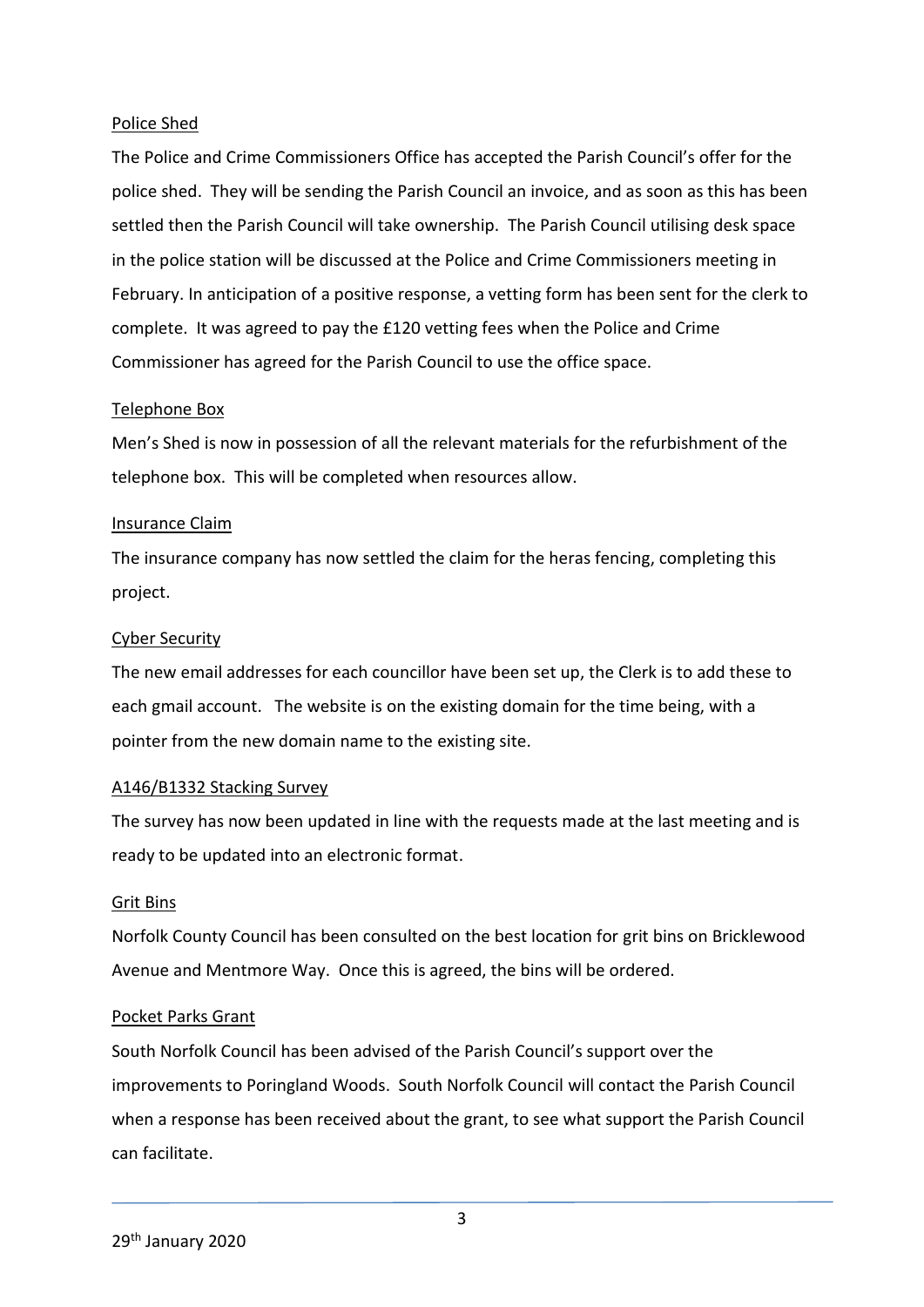#### Playing Field Drainage Works

These have been instructed and will commence when the ground is able to support the machinery required.

#### Neighbourhood Plan

The examiner's report was received on 24<sup>th</sup> January and a Neighbourhood Plan committee meeting has been convened for the  $3<sup>rd</sup>$  February to discuss the examiner's findings.

# **6. Adjournment for Public Participation, District and County Councillors, and Councillors with any Pecuniary Interests**

It was agreed that standing orders should be suspended.

### District Council Report

Cllr Overton reported that the refusal of planning permission for the proposed development on Overtons Way has been appealed by the applicant.

He had met with Caistor Parish Council to discuss a potential development that could include housing, a village hall (if justified), a country park and a possible school site.

He had met with Highways England to discuss the improvements to the Thickthorn Interchange and the improvements to the A47 at North Tuddenham.

South Norfolk Council is reviewing its funding of the Citizens Advice Bureau, and also a new contract with NPLaw.

There are likely to be new discussions in the spring into the possibility of devolution. This could include a unitary council or a regional mayor.

It is proposed to expand and relocate the school site at Trowse from  $1<sup>st</sup>$  September 2020. the number of pupils accommodated will increase from 105 pupils to 210 pupils.

Cllr Overton continues to press for the new roundabout at George Lane, Loddon. He also advised that there is a new event, the Big South Norfolk Litter Pick, to incentivise community groups to litter pick in their local communities. There will be a £20 reward for community groups which participate, and a chance to win a further £200.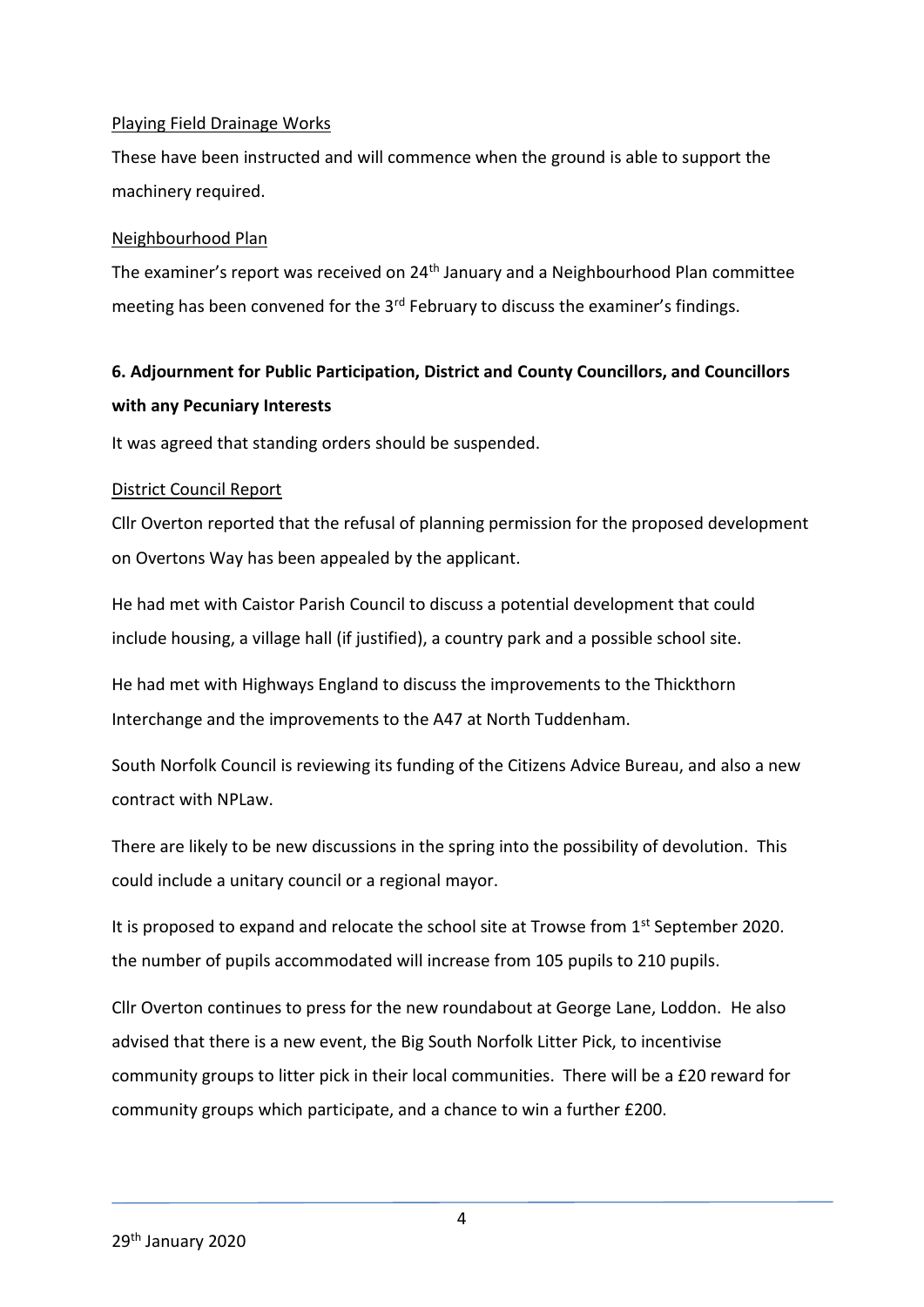Cllr Spruce reported that he and the Clerk had visited the South Norfolk Council Help Hub. He reported the benefits of this set up, with all experts in early intervention help such as the police, debt advisors and children's services, being in one place and being able to react quickly and communicate effectively. It was noted that both Poringland surgeries had access to 'community connectors' which were provided as part of the Help Hub service. These community connectors are in a good position to assist people when required.

#### County Council Report

It was agreed to defer the county council report until Cllr Thomson was in attendance.

#### Public Participation

A member of the public raised concerns about the new bin storage area at the community centre and its impact on the residents of Heath Loke. It was suggested that a fencing screen could be put in place. This is to be placed on the next agenda.

A member of the public provided an example of the way the Help Hub had assisted a parishioner.

A member of the public raised that the Greater Norwich Local Plan consultation had commenced today and would run until 16<sup>th</sup> March. The Clerk advised that this would be on the agenda for the Parish Council meeting of  $26<sup>th</sup>$  February to allow the public time to review the document and feed back to the Parish Council.

*Standing orders were reinstated. Lisa Neal left the meeting and observed from the public area.*

#### **7. Planning**

#### a. To Consider Applications Received

*i. 2019/2339 – 109 Cawstons Meadow – Single Storey Front Extension Including Alterations.* Carl Pitelen presented this application to the meeting. He raised no concerns to the meeting about this not being in compliance with planning policy, and there had been no neighbour objections. John Henson noted that there should be adequate plans for drainage if necessary.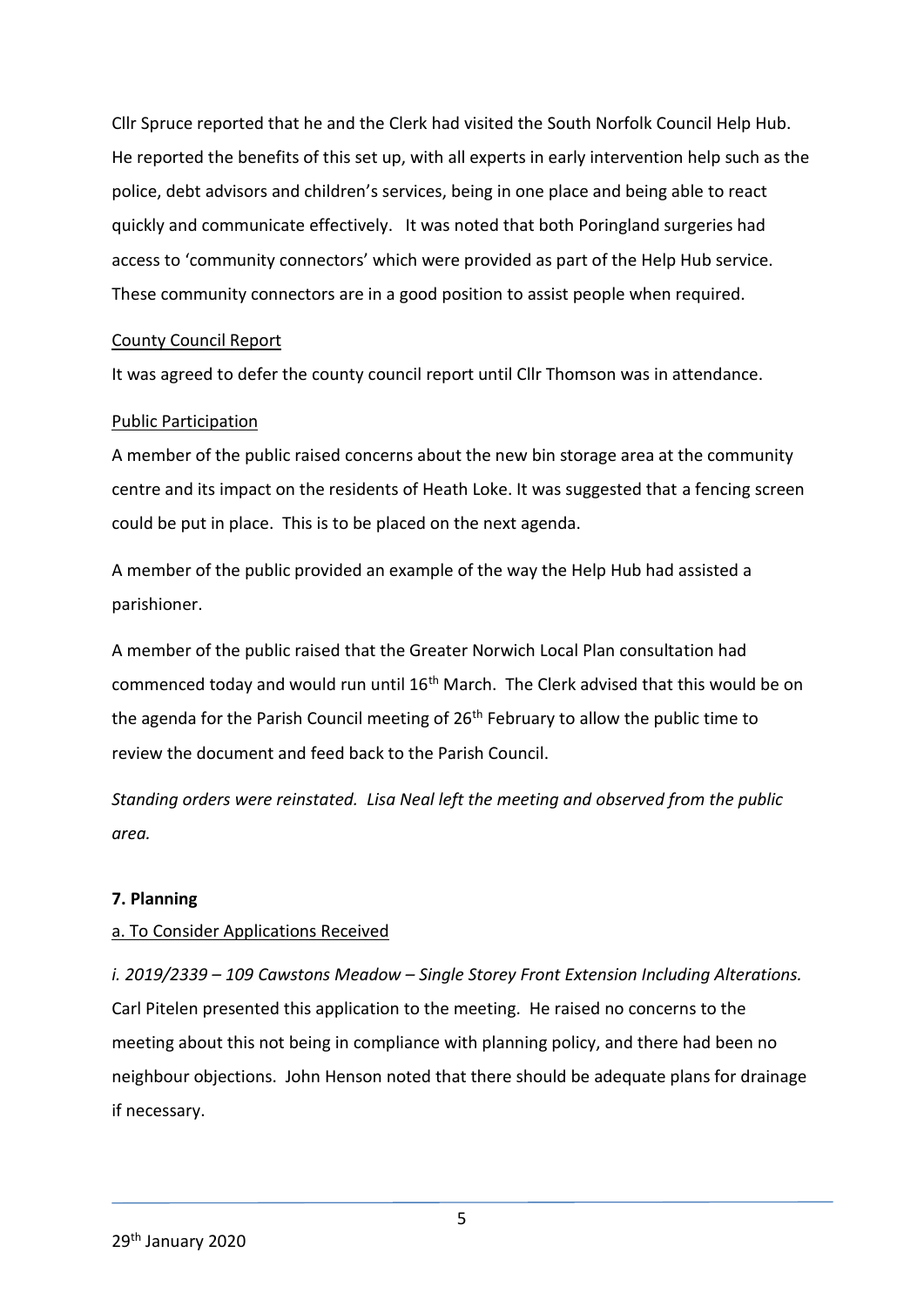Carl Pitelen proposed that the Parish Council recommends approval of this application, subject to any drainage plans required by the local planning authority being deemed as satisfactory. Seconded by Trevor Spruce and carried.

*The Chairman raised the following item of urgent business as a planning matter that could not be deferred until the next meeting.* 

*Lisa Neal Re-Joined the Meeting as the Following Would not go before the Planning Committee*

*ii. APPEAL 2019/1940 – Land to the East of Overtons Way – Construction of 8 no: 5 no. 2 bed apartments (with shared amenity and allocated parking), 2 no. 3 bed detached, 2 storey dwellings and 1 no. 4 bed detached, 2 storey dwelling (with private parking and garden amenity) (Resubmission of planning consent 2018/0048)*

It was noted that the applicant had appealed the refusal of planning permission by South Norfolk Council.

John Overton advised that he had attended the planning committee meeting, and the application was not refused on highways grounds, however, it was important to explain to the inspector that Overtons Way is not a generic estate road, as was defined by the highways officer.

Lisa Neal advised that the Parish Council would need a stronger case than just highways, and should look to the NPPF for guidance.

The Clerk advised that the Parish Council now has an examined Neighbourhood Plan which, under section 48 of the NPPF, should hold more weight. The Parish Council could therefore use Neighbourhood Plan policy 21 arguing that this development is the wrong type of development for this location.

Trevor Spruce stressed the need to focus on the planning committee's decision in that this remains an overcrowded development which has an adverse impact on the street scene.

John Henson emphasised the concerns about drainage in the area.

John Overton noted that the applicant still does not have access to the site via the Budgens car park, however South Norfolk Council will treat this as a civil matter. Tim Boucher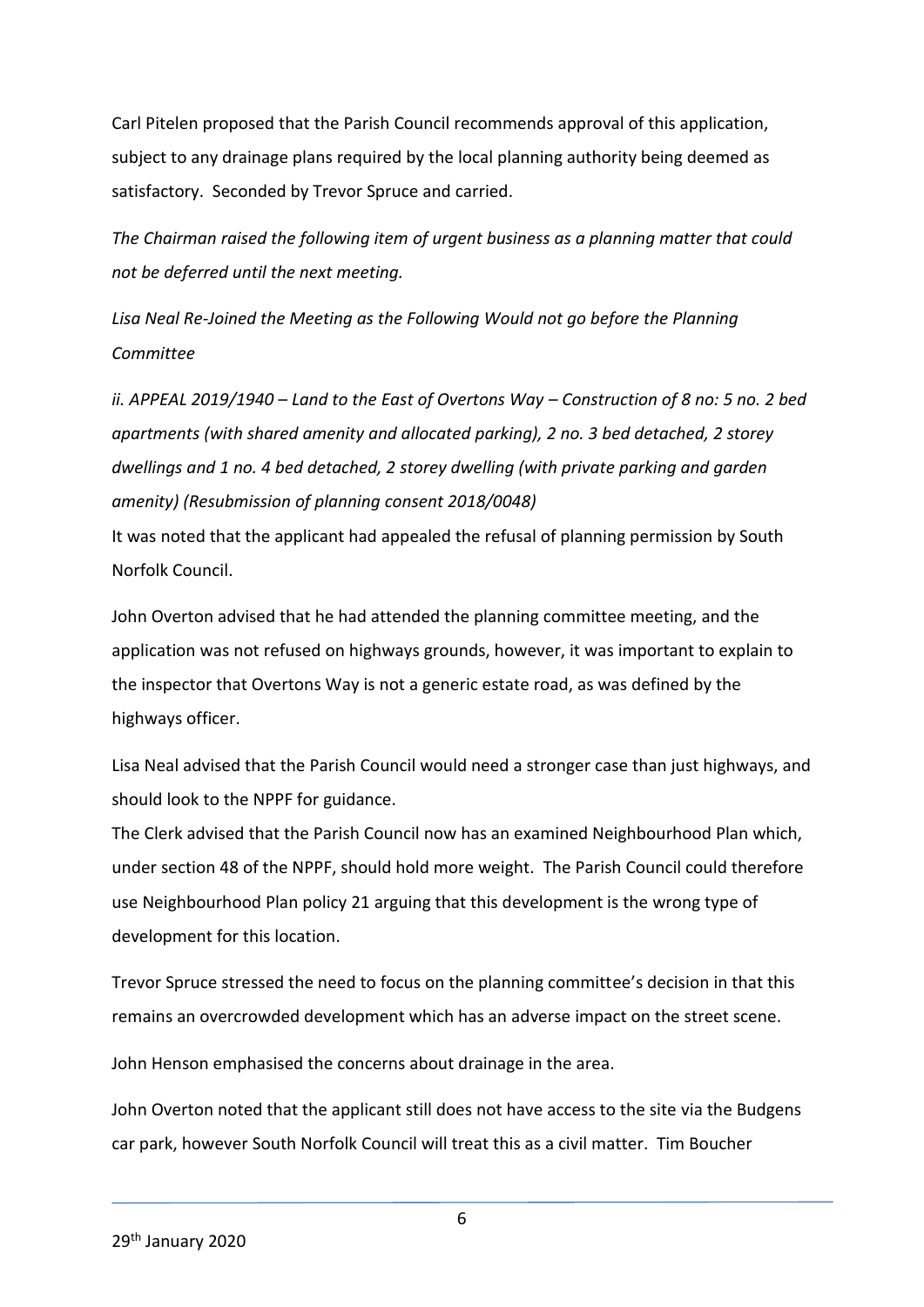advised that regardless of the availability of access, mixing construction traffic with pedestrians and domestic retail traffic is dangerous and should be a consideration.

It was agreed to strengthen the Parish Council's objection to this application, on the grounds of the application be contrary to the emerging Neighbourhood Plan, drainage matters, safe access for construction traffic and the need to not classify Overtons Way as a usual estate road.

### b. To Note Planning Decisions

i) 2019/2339 – Land North of Stoke Road - Details for condition 14 (Parts B and C) of 2016/2388 - Post investigation assessment and analysis of the site investigation, recording and for the preservation in situ of the heritage asset – **DETAILS APPROVED**

Lisa Neal noted that since the agenda was published, application 2019/2417 for the retention of access gates to the front of Green Fall had been refused by South Norfolk Council on the grounds of the adverse impact on the street scene.

# **8. Correspondence and Consultations**

# a) To Consider Request from South Norfolk Council to Install a Dog Bin on Bricklewood Avenue

It was noted that this area has yet to be adopted by Norfolk County Council highways. John Henson proposed that South Norfolk Council's request should be agreed subject to agreement by the developer. Seconded by Trevor Spruce and carried.

#### **9. Finance**

a) To Receive Receipts, Payments and Bank Reconciliation for December 2019 The receipts, payments and bank reconciliation for December 2019 were noted by council.

#### b) Accounts for Payment

# *i) To Agree Accounts for Payment*

David Hewer proposed that the following accounts for payment be accepted, seconded by John Henson and carried.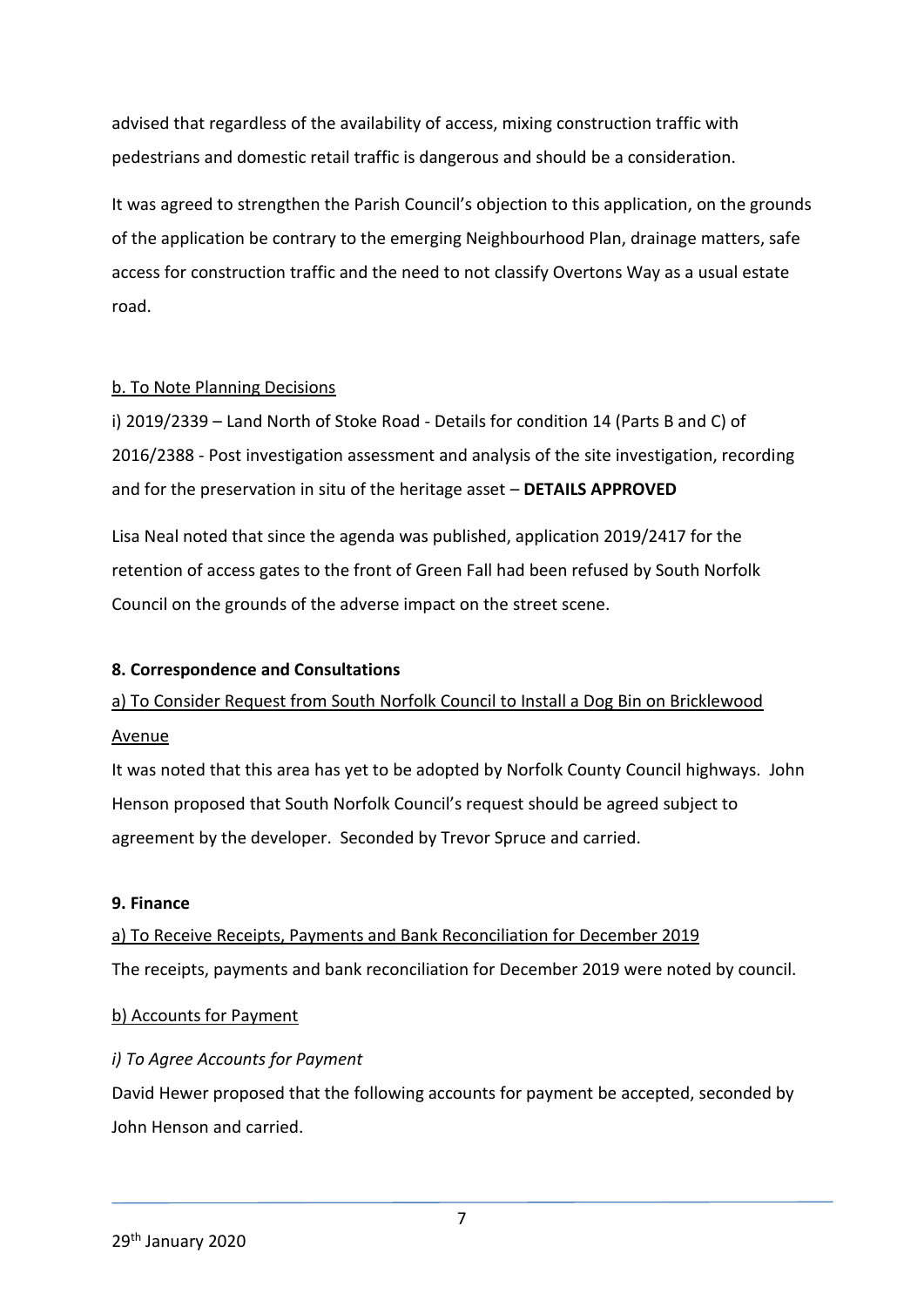| Payee                         | <b>Description</b>                  | <b>Amount</b> |
|-------------------------------|-------------------------------------|---------------|
|                               | <b>Staff Salaries</b>               | £6,698.54     |
| <b>HMRC</b>                   | <b>PAYE &amp; NIC</b>               | £2,243.97     |
| Norfolk Pension Fund          | <b>Pension Contributions</b>        | £2,403.30     |
| Norfolk Copiers               | <b>Copier Printing</b>              | £141.31       |
| <b>Total Gas and Power</b>    | <b>Community Centre Electricity</b> | £866.57       |
| The Alarm Company             | <b>Replacement Battery</b>          | £40.49        |
| Hugh Crane                    | <b>Cleaning Consumables</b>         | £189.65       |
| Norfolk County Council        | Refund of Hire                      | £56.25        |
| <b>Total Gas and Power</b>    | <b>Pavilion Electricity</b>         | £185.26       |
| Cardiac Science               | Defibrillator Trainer               | £366.00       |
| Veolia                        | <b>Waste Removal</b>                | £61.79        |
| Vortex                        | <b>Grounds Maintenance</b>          | £519.99       |
| Barclaycard                   | Bar Stock/Events/Xmas Event         | £708.80       |
| Print In London               | <b>Bierfest Ticket Printing</b>     | £14.00        |
| <b>Norfolk Copiers</b>        | <b>Quarterly Rental for Copier</b>  | £172.76       |
| <b>ESPO</b>                   | Gas for community centre            | £300.96       |
| Sarginson Garden & Tree       | Pond Clearance                      | £1,100.00     |
| Service                       |                                     |               |
| Name Withheld                 | <b>Refund of Hire</b>               | £66.25        |
| <b>Business Webpage</b>       | Annual hosting of existing domain   | £129.00       |
| <b>R&amp;S Reinstatements</b> | Drop Kerbs & Kerb Repairs           | £516.00       |
| R. McCarthy                   | Petty Cash top up                   | £29.85        |
|                               |                                     | £16,810.74    |

### *Trevor Spruce Left the Meeting*

*ii) To Agree Accounts for Payment (Councillors with Pecuniary Interests)*

John Henson proposed that the following account for payment be accepted, seconded by David Hewer and carried.

| Payee             | <b>Description</b>         | Amount  |
|-------------------|----------------------------|---------|
| Spruce Landscapes | <b>Grounds Maintenance</b> | £945.00 |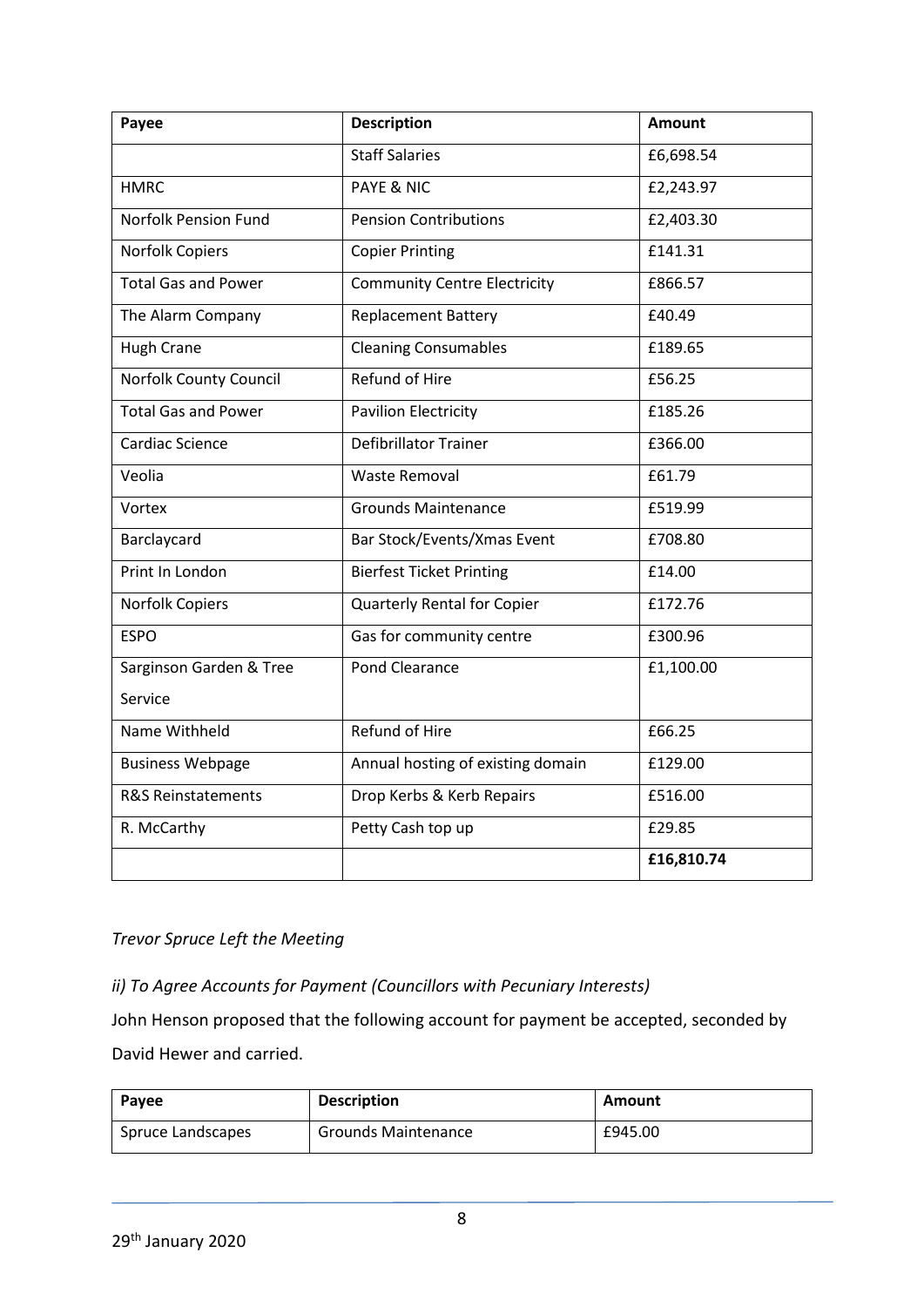| Payee             | <b>Description</b>               | Amount    |
|-------------------|----------------------------------|-----------|
| Spruce Landscapes | Creation of Bin Storage Area     | £1,320.00 |
| Spruce Landscapes | Fallen tree/Bench & Lock Install | £270.00   |
| Spruce Landscapes | Extension to pad / infill hedge  | £450.00   |
|                   |                                  | £2,985.00 |

*Trevor Spruce Re-joined the Meeting*

*iii) To Receive Quarterly Budget Reports*

The contents of these reports were noted.

*iv) To Consider Options for Reinvestment of Hodge Bank Bond*

It was agreed after a proposal from John Henson and a second from David Hewer to reinvest the £55,000 Hodge Bank Bond for a fixed period of two years at a rate of 1.2%.

*Vic Thomson Entered the Meeting.*

*It was Agreed to Hear the County Council Report at this Point*

### **County Council Report**

Vic Thomson reported that there are two young people now settling in to the semi independent living home.

P.C. Locke has requested an increase in 'keep clear' road markings by the school. This request is under consideration by Norfolk County Council highways.

Norfolk County Council has agreed on a resurfacing project for the B1332. Three areas of road are due to be resurfaced in a project week commencing 26<sup>th</sup> July. These areas are outside the high school, outside One Stop and outside the church.

Tim Boucher requested that Norfolk County Council highways give consideration to the efficient running of the traffic management system during the associated period of roadworks, including having the lights manned during peak times. He further advised that P.C. Locke has been to the school to speak with the parents about dangerous parking.

John Overton requested that the Clerk write to the owners of Goodfella's Barbers shop to request that their customers do not park on the road and cause an obstruction.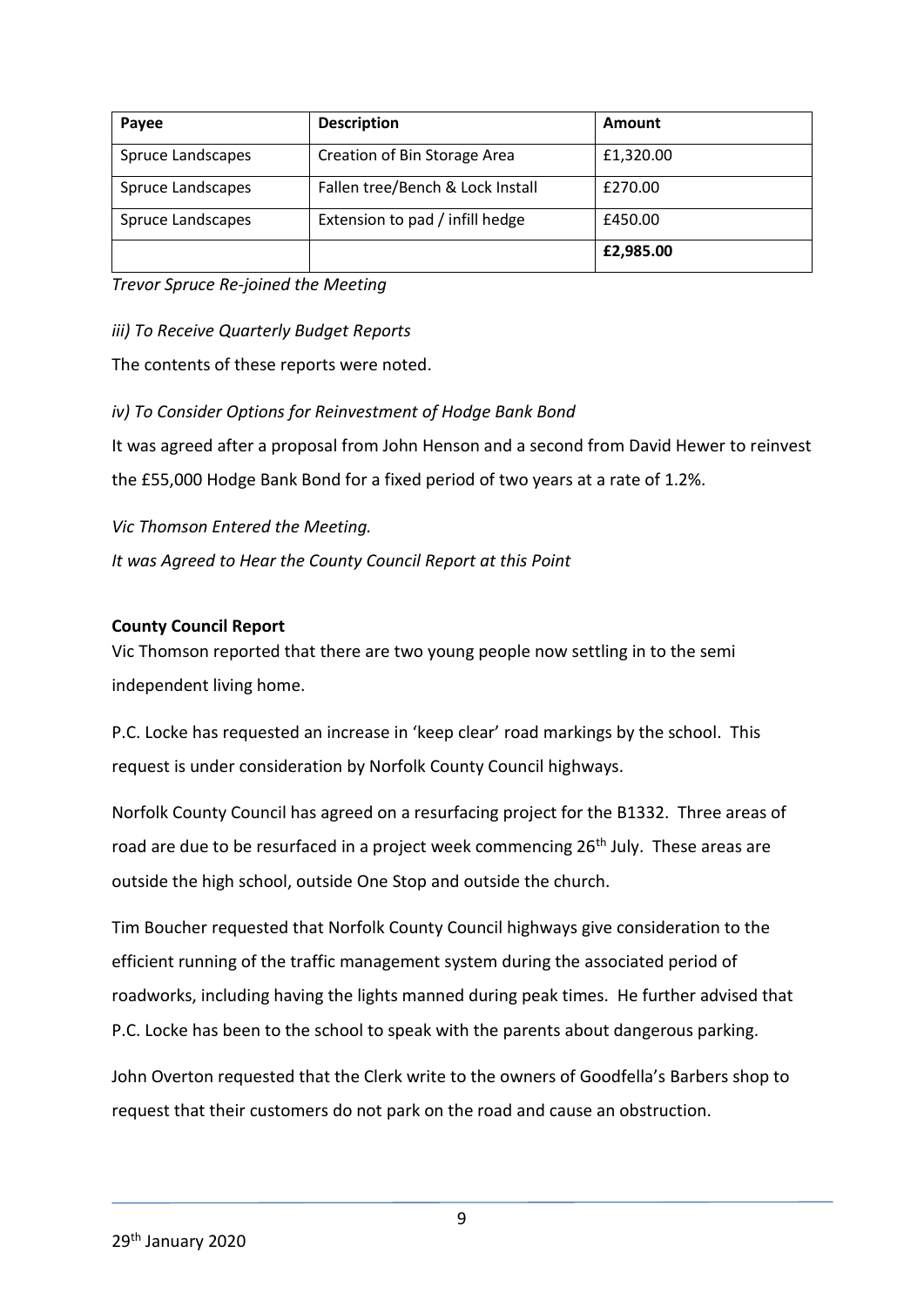John Henson raised concerns that Norfolk County Council is looking at provision for youngsters with learning disabilities and did not want facilities to close down like the children's centres did. Vic Thomson explained that the children's centres were replaced with better outreach facilities so that the services could be provided in the community. In addition to this, £120m is being spent on educational provision for SEND children.

#### **10. Improvements to Village Assets**

a) To Receive Update on Defibrillator Installation and Consider Facility for Training. John Hodgson reported that it would be difficult to place the defibrillator next to the phone box due to the location of the neighbouring tree and root structure, and also the location of underground services. It would therefore be better to have the defibrillator installed inside the phone box. John Hodgson is to create a sketch plan for the Clerk so that she can liaise with the planning department, as the phone box is a listed structure. In principle the Parish Council was agreeable to the defibrillator being placed inside the phone box, subject to agreement by the local planning authority.

Three defibrillator training sessions have been arranged at the community centre. David Hewer offered the services of the 5+ magazine to pay the community centre hire fees for these sessions.

# **11. To Consider Proposal for Race Night at the Community Centre**

A proposal for a race night was put before the council for  $27<sup>th</sup>$  June. In principle it was agreed that a race night was a good idea, however it would be better to hold this during the autumn/winter months. Further clarification was also required on what equipment would be used and the staffing costs.

A proposal was brought to the council at the meeting for a Whitney Houston tribute evening. Consideration of this matter was declined on lack of notice for the council to consider this.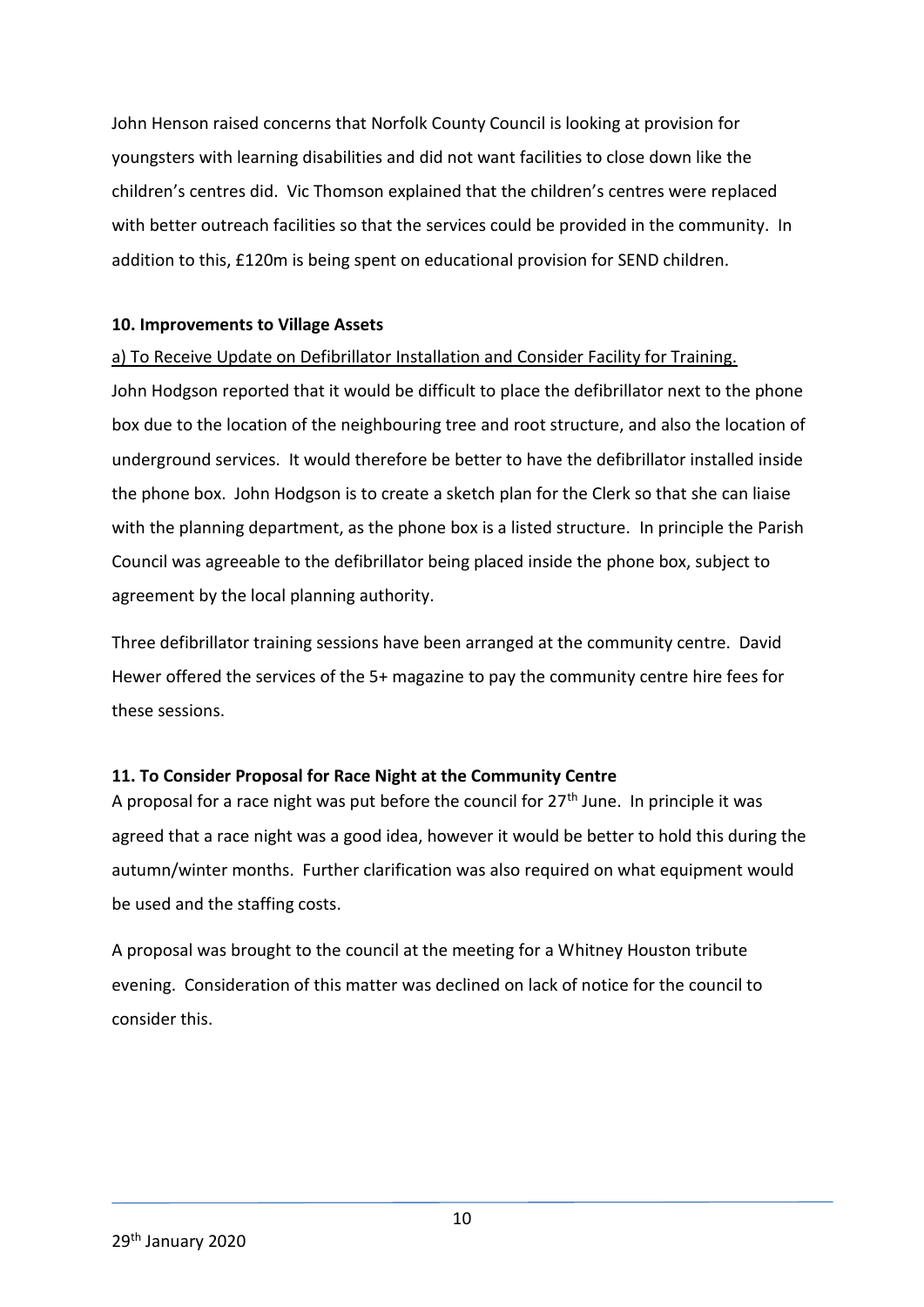### **12. To Consider Proposal from Norfolk Homes for Transfer of Community Woodland**

The Clerk reported that the first stage of the project would be Health and Safety works which would be conducted at the expense of Norfolk Homes. This would bring the area to an acceptable level for transferring to the Parish Council.

Norfolk Homes then proposes to transfer the woodland along with a commuted sum of £9,375.00. This commuted sum has been calculated by Norfolk Homes' arboriculuralist, so as to enable the 5 year maintenance plan to be adhered to by the Parish Council. It was felt by Norfolk Homes that a 10 year maintenance plan could not be created, as anything beyond five years is unpredictable when it comes to trees. The arboriculturalist has committed to helping to steer community projects in relation to this area, particularly with the involvement of Men's Shed.

The parish tree warden has reviewed the health and safety plans and the maintenance plan and is satisfied with them.

John Overton felt that the commuted sum should be increased to allow for a ten year maintenance plan as opposed to five years, in line with South Norfolk Council's recommendations.

John Henson questioned the matter of the water table dropping in this area, and if the area would become a burden if the water table dropped further.

Consideration was given to the proposal, and it was agreed that the offer from Norfolk Homes should be accepted, after a proposal from John Henson and a second from Lisa Neal.

# **13. To Receive Proposal to Close the Meeting for Item 14 Under Section 1 Para 2 of the Public Bodies (Admissions to Meetings) Act 1960 as the Item Refers to Terms and Conditions of Employment**

This was agreed and the public left the meeting.

#### **14. To Receive Feedback on Staff Restructure**

The feedback from the staff consultation on the proposed restructure, both written and verbal, was presented to the council. Taking into account all feedback, it was unanimously